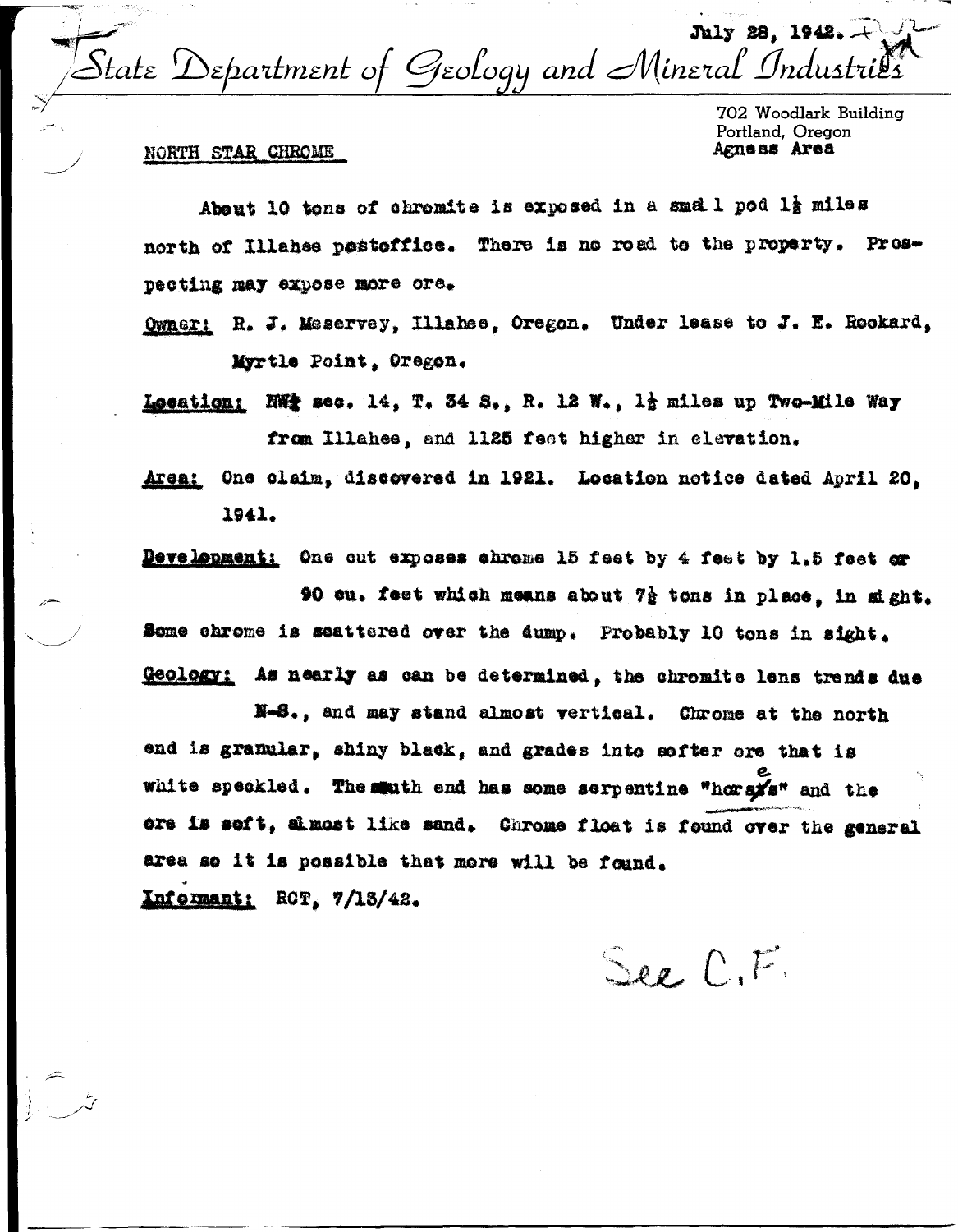July 28, 1942 State Department of Geology and Mineral Industries

702 Woodlark Building Portland, Oregon Agness Area

## NORTH STAR CHROME

The owner desires a reyalty of 10%. He will not mine it himself but "if anyone else wishes to take it out", - that is fine. I feel that his demand for 10% royalty for ore in place is rather high.

Rookard figures on packing out the ore to the road, 1} miles. I suggested either tractor or sled, or horse and sled. The present trail would be usable with a small amount of work. Purther, I suggested that Rookard mine out his ore and prospect the area before he definitely commits himself to any method of removal. He figures his costs as follows:  $\curvearrowright$ 

| Royalty (based on \$40 ore) \$4.00                                                                              |
|-----------------------------------------------------------------------------------------------------------------|
| Horse packing of chrome, limited a 22 tons a day<br>at a cost of \$20 for a string of $\Diamond$ eritters  8.25 |
| Truck haul to Coquille                                                                                          |
| <b>Mining costs \$5 a ton on present labor costs  5.00</b>                                                      |
| On basis of \$40 ore pratit would be \$16.75 per ton.                                                           |
| My estimate QR tennage: Proven10 tons.                                                                          |
| Probable15 tons.                                                                                                |

Possible...50 tons.

| Assay results by Bassett are: |                   | $QY2QX$ | <u>re</u> | $Qx$ ; $Pe$ |
|-------------------------------|-------------------|---------|-----------|-------------|
|                               | $00 - 516 - 45.8$ |         | 12.9      | 2.4.1       |

Ray C. Treasher Field Geologist July 13, 1942.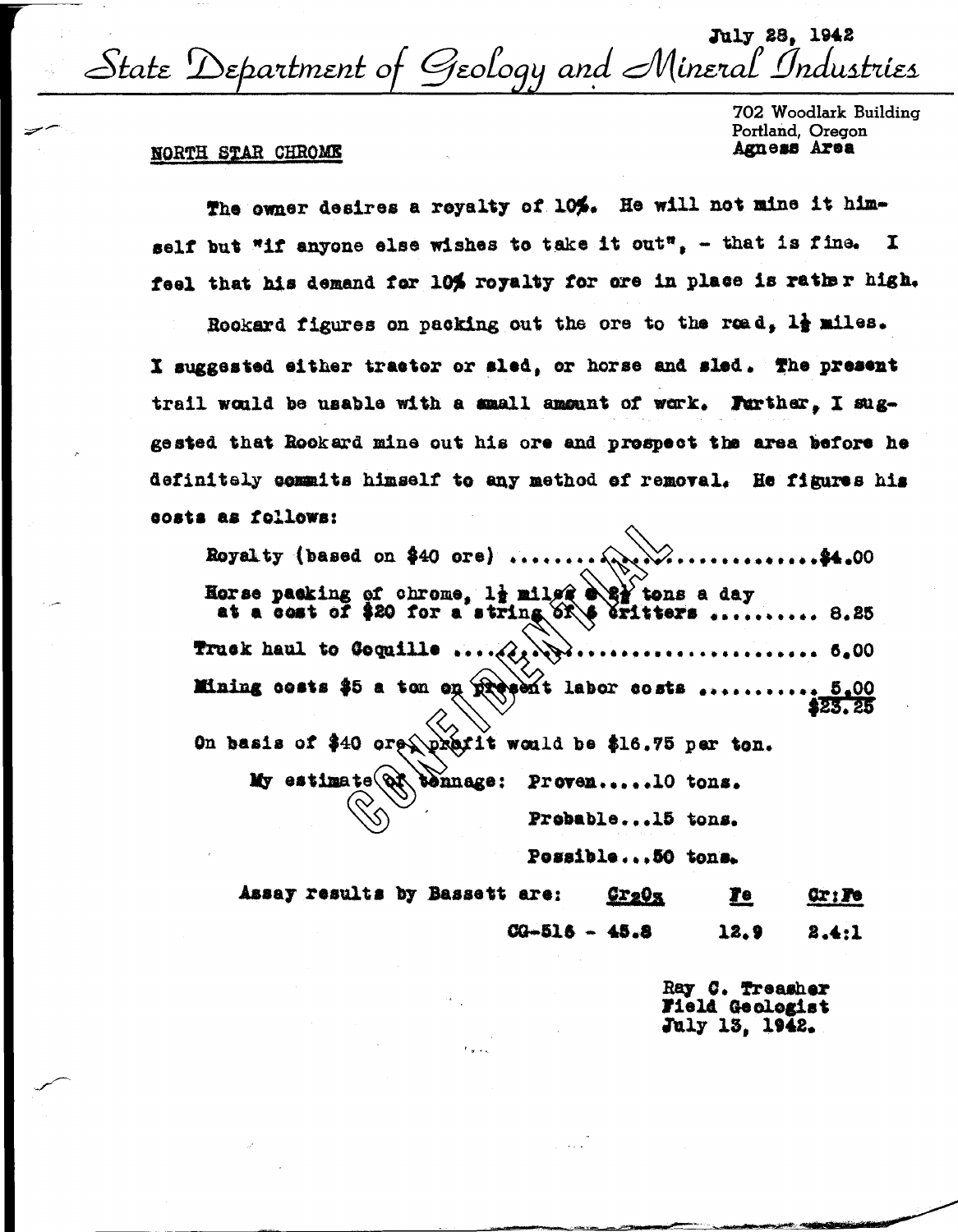#### CRIB MINERAL RESOURCES FILE 12

RECORD IDENTIFICATION RECORD ND. . . . . . . . . . . . MO61481 RECORD TYPE........... XIM COUNTRY/ORGANIZATION. USGS MAP CODE NO. OF REC.

## REPORTER

UPDATED.......................... 81 03 BY----------------------------- FERNS, MARK L. (BROOKS, HOWARD C.)

NAME AND LOCATION DEPOSIT NAME .................. NORTH STAR

MINING DISTRICT/AREA/SUBDIST. AGNESS

COUNTRY CODE................... US COUNTRY NAME: UNITED STATES

STATE CODE................ OR STATE NAME: OREGON

COUNTY ..................... CURRY DRAINAGE AREA............. 17100310 PACIFIC NORTHWEST PHYSIGGRAPHIC PROV....... 13 KLAMATH MOUNTAINS

QUAD SCALE QUAD NO OR NAME 1: 62500 AGNES 5 5

LATITUDE **LONGITUDE**  $42 - 37 - 52N$  $124 - 04 - 57W$ 

UTM NORTHING UTM EASTING UTM ZONE NO 4720200.0 411240.0  $+10$ 

 $IWP$ RANGE.... 12W  $SECIION$ . 13 MERIDIAN. WILLAMETTE

ALIITUDE.. 2150

LOCATION COMMENTS: LOCATION UNCERTAIN

COMMODITY INFORMATION COMMODITIES PRESENT........... CR

> PRODUCER(PAST OR PRESENT): MAJOR PRODUCTS.. CR